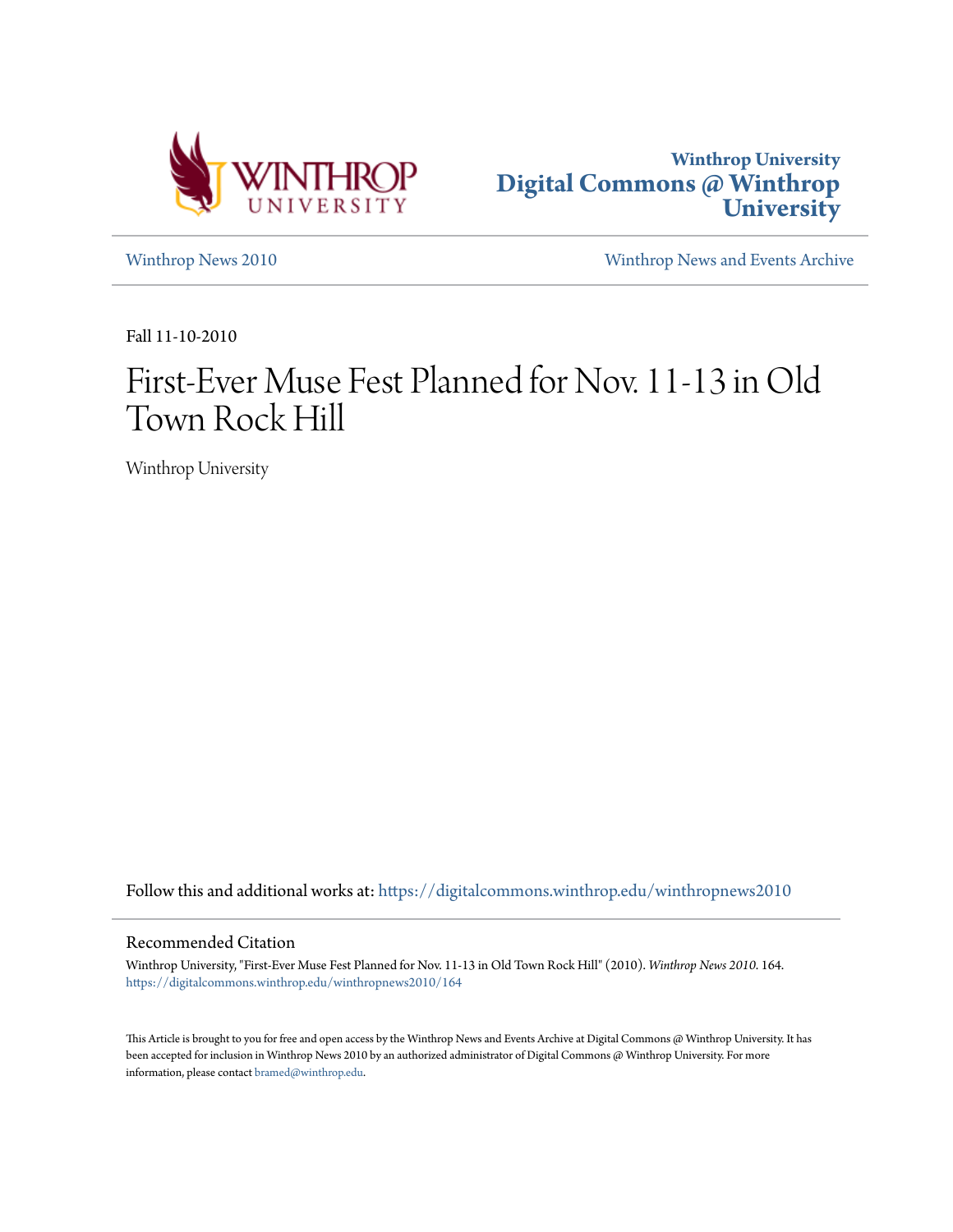■ 验母....]

**C** SHARE

All News

Archives

RSS News Feeds

Winthrop in the News

# 11/10/2010 **First-Ever Muse Fest Planned for Nov. 11-13 in Old Town Rock Hill**

## **Quick Facts**

**ABOUT ADMISSIONS & AID ACADEMICS STUDENT LIFE ATHLETICS GIVING**

VINTHRC

UNIVERSITY

**The Old Town Arts Group formed in January as** a collection of artists and art programmers looking for a way to dialog and program collaboratively.  $\blacksquare$  The festival was developed as a way of extending the dialog into the community in order to influence the future of the Arts in Old Town, strengthen the role of the arts in economic development and explore opportunities for unconventional partnerships.



ROCK HILL, S.C. - Celebrate and revel in all things art at the first-ever **Muse Fest** Nov. 11-13 in Old Town Rock Hill. The **Muse Fest** is presented by the **Old Town Arts Group**, a partnership among Gallery Up, city of Rock Hill, Arts Council of York County, Winthrop University, Clinton Junior College and various visual and performing artists.

The **Old Town Arts Group** formed in January as a collection of artists and art programmers looking for a way to dialog and program collaboratively. The festival was developed as a way of extending the dialog into the community in order to

influence the future of the arts in Old Town, strengthen the role of the arts in economic development and explore opportunities for unconventional partnerships.

**Muse Fest** activities will take place in and outside of various art spaces and eateries and include live music, multiple exhibitions and artistic performances, a graffiti knitting project, open studios, photo and video booth, interactive 3D projections and a craft-beer garden. A detailed outline of festival activities appears below:

#### **Thursday, Nov. 11**

• Fifth Annual Winthrop Silent Art Auction: Gallery Up, Gettys Art Center, 201 E. Main St., 10 a.m.-7p.m.

• Art Frenzy: Affordable Art Exhibition and Sale, Center for the Arts, 121 E. Main St., 7-9 p.m.

• "Edmund Lewandowski – Precisionism and Beyond": Rutledge Gallery, Winthrop University Galleries, 9 a.m.-5 p.m.

• "Story(Line)": Loading Dock Gallery, Gettys Art Center lobby, 201 E. Main St., 10 a.m.-7 p.m.

• New work by Jessica Reynolds and Adrian Rhodes: Community Performance Center, 249 E. Main St., 7-9 p.m.

• The State Art Collection, "The African-American Voice": Clinton Junior College, 1029 Crawford Rd., 9 a.m.-8 p.m.

• Space 157 Grand Opening: Open Studios at Space 157, 157 E Main St., third floor, 6-9 p.m.

• "Underexposed: Winthrop Senior Photography Show," 154 Main St., 6-9 p.m.

#### **Friday, Nov. 12**

• Space 157 Grand Opening: Open Studios at Space 157, 157 E Main St., third floor, 6-9 p.m. • "Edmund Lewandowski – Precisionism and Beyond": Rutledge Gallery, Winthrop University Galleries, 9 a.m.-5 p.m.

• Spoken word and music performances: Select Old Town restaurants, 6-8 p.m.

• Small Paintings Studio Sale: Center for the Arts, second floor, 121 E. Main St., 11 a.m.-7 p.m.

• The State Art Collection, "The African-American Voice": Clinton Junior College, 1029 Crawford Rd., 9 a.m.-5 p.m.